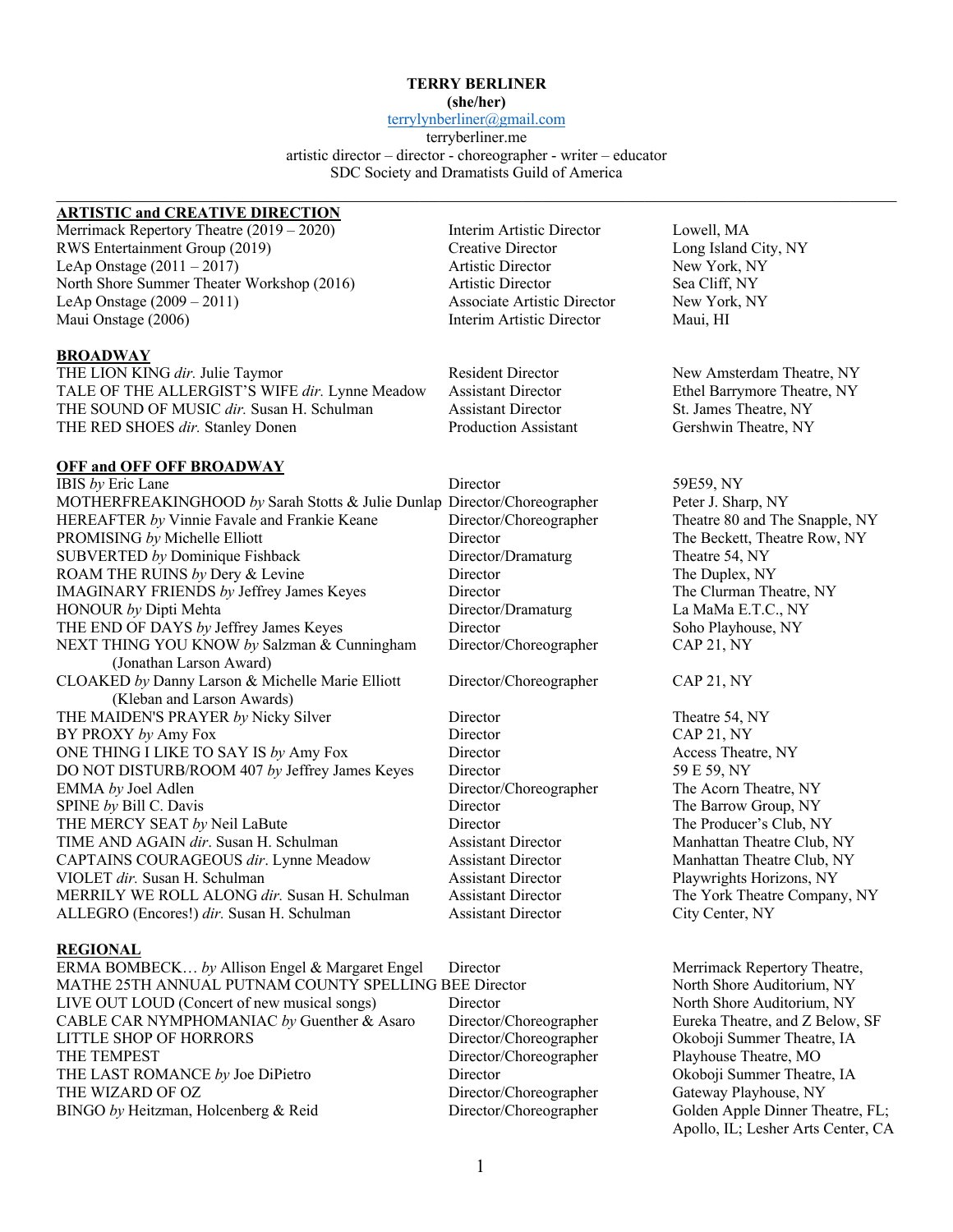#### **REGIONAL cont'd**

CARMEN *dir*. Franco Dragone Associate Director La Jolla Playhouse, CA THE MYSTERY OF IRMA VEP Director **Director** Iao Theatre, HI LITTLE SHOP OF HORRORS Director/Choreographer Iao Theatre, HI DADDY'S DYIN' WHO'S GOT THE WILL? Director Director Iao Theatre, HI FIVE COURSE LOVE *by* Gregg Coffin Choreographer Geva Theatre Center, NY GETTING TO KNOW YOU by Thomas P. Carr Associate Director/Choreographer Human Race Theatre, OH A LITTLE PRINCESS *dir.* Susan H. Schulman Assistant Director Theatreworks, CA THEOPHILUS NORTH *by* Matthew Burnett Choreographer Geva, NY and Arena Stage, D.C. PHANTOM Director/Choreographer Cohoes Music Hall, NY LOVE LETTERS Director Bristol Valley Theatre, NY GUYS AND DOLLS Director/Choreographer Theatre Barn, NY THE FANTASTICKS Director/Choreographer Bristol Valley Theatre, NY A LITTLE NIGHT MUSIC Choreographer Signature Theatre, VA A CHORUS LINE Choreographer Theatre Barn, NY ONCE ON THIS ISLAND Choreographer Millbrook Playhouse, PA THE ROYAL FAMILY *dir*. Susan H. Schulman Associate Director McCarter Theatre, NY

## **CORPORATE ENTERTAINMENT**

ONE WORLD Vanguard **Writer/Director** Malvern, PA INTEL – 360 – International Sales Conference Director/Keynote Speaker Coach Anaheim, CA BRIGHT LIGHTS, BIG STARS – Halyard Sales Meeting Director/Producer JW Marriot, TX SHAW INDUSTRIES – Sales Meeting Director/Keynote Speaker Coach Orlando, FL VINTAGE VEGAS for Blue Cross Blue Shield Writer/Director/Speaker Coach Bellagio, NV EAST MEETS WEST: PGA Champions Tour Writer/Director/Choreographer Four Seasons, HI BLUE CROSS CGA AWARDS SHOW Writer/Director Gotham Hall, NY MASTERCARD GLOBAL INTERNATIONAL SALES Writer/Director/Speaker Coach Portofino Hotel, FL BLUE CROSS BLUE SHIELD AWARDS SHOW Writer/Director Venetian Hotel, NV TRAINING MAGAZINE TOP 100 Writer/Director Hyatt, LA GOODYEAR TIRE LAUNCH Choreographer Gaylord, TX SCORE: PGA Champions 25-Year Celebration Writer/Director/Choreographer Four Seasons, HI SWING: PGA Champions Tour Writer/Director/Choreographer Four Seasons, HI ZONTA INTERNATIONAL Director/Choreographer Marriot Marquis, NY SOME ENCHANTED EVENING: PGA Champions Tour Writer/Director/Choreographer Four Seasons, HI CHINESE NEW YEAR: PGA Champions Tour Writer/Director/Choreographer Four Seasons, HI ELLIS ISLAND FAMILY STORIES for Plum Moving Media Writer/Director Ellis Island, NY<br>PIAGET JEWELRY at THE BREAKERS Writer/Director The Breakers. F PIAGET JEWELRY at THE BREAKERS Writer/Director The Breakers, FL BAYER PERSONAL STORIES Writer/Director Bayer Diagnostics, NY BROADWAY AND ALL THAT JAZZ Director/Choreographer Aspen Productions, GA GRAY ADVERTISING/NEW YORK LOTTERY Writer/Director Gray Advertising, NY

## **NON-PROFIT BENEFITS, AWARD SHOWS and GALAS**

TDF Gala (2020) - Cancelled due to Covid Writer/Director Cipriani, NY TDF Gala (2019) Writer/Director Gotham Hall, NY A.R.T./New York Spring Gala (2016) Writer/Director Tribeca Rooftop, NY<br>CAP21 Gala (2014) Writer/Director CAP21 Theatre, NY CAP21 Gala (2014) Writer/Director CAP21 Theatre, NY The music of BOMB **Director** Director CAP21 Theatre, NY Benefit Youth Renewal Fund Flashmob Director/Choreographer 583 Park Avenue, NY THE YORK: HAMMERSTEIN AWARD SHOW Writer/Director Park Avenue Racquet Club, NY Honoring Jerry Bock and Sheldon Harnick HELL IS OTHER PARENTS – Planned Parenthood Benefit Director Westside Theatre, NY HAUNTED THEATRE Benefit for Maui Onstage Writer/Director Iao Theatre, HI DRAMA DESK AWARDS (6 seasons) *dir.* Jeff Kalpak Writer/Associate Director Various, NY THEATREWORKS USA GALA 2005 Writer/Associate Director The Hudson Theatre, NY MANHATTAN THEATRE CLUB GALA *dir*. Michael Bush Associate Director Hilton Ballroom, NY NOTHING LIKE A DAME *dir.* Susan H. Schulman Writer/Assistant Director Virginia Theatre, NY Benefit for Phyllis Newman Women's Health Initiative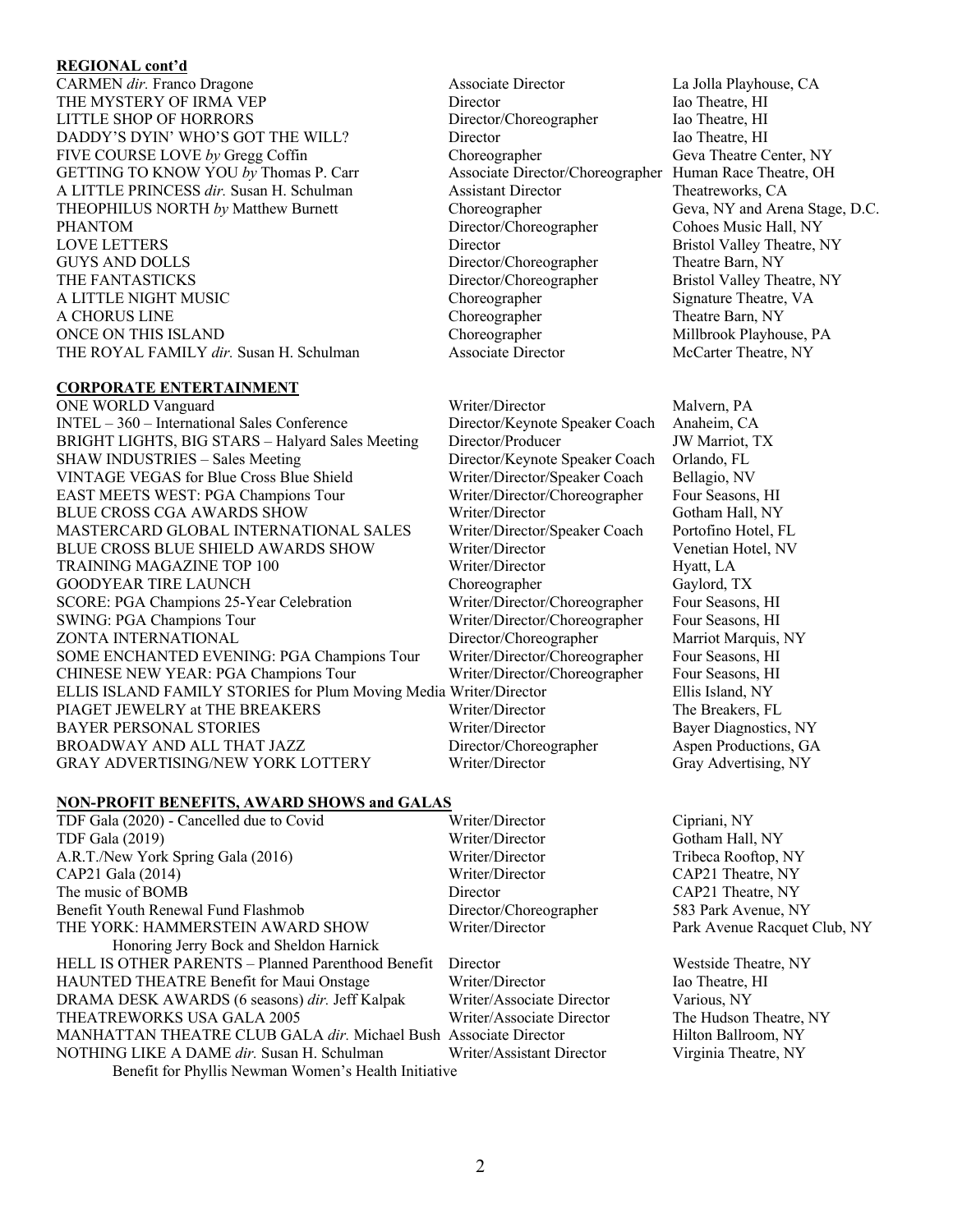#### **EDUCATIONAL ARTIST-IN-RESIDENCE**

VIOLET *by* Jeanine Tesori & Brian Crawley Director/Choreographer SUNY at Buffalo, NY INTO THE BREECHES by George Brant (reading 2020) Director Middlesex Comm. College, MA SOLIDER X by Rehana Lew Mirza (2017) Director Brooklyn College, NY RETURN TO THE FORBIDDEN PLANET (2016) Director/Choreographer SUNY at Buffalo, NY ALONE IN THE U.S. (2016) Writer Penn State, PA ALONE IN THE U.K. (2015) Writer Writer University of Cumbria, U.K. ALONE IN THE U.S. (2015) THE U.S. (2015) Writer New York Film Academy, NY ALONE IN THE U.S. (2014) THE U.S. (2014) Writer/Director Marymount Manhattan, NY ALONE IN THE U.S. (2013) Writer/Director/Choreographer CAP21, NY IT GOES LIKE IT GOES (2011) Director/Choreographer SUNY at Buffalo, NY NYU Tisch Musical/Dramatic Industry Showcase (2010) Director NYU, NY NYU Tisch Dramatic Industry Showcase (2009) Director NYU, NY BENEATH THE SURFACE (2008) Director/Choreographer University of Colorado, CO YOU'RE A GOOD MAN, CHARLIE BROWN (2007) Director/Choreographer UMass, Dartmouth, MA URINETOWN (2005) Director/Choreographer UMass, Dartmouth, MA

## **READINGS AND CONCERTS OF NEW WORK IN 2013-2022**

| MISSING PIECES by Dayle Ann Hunt                   | Director           | Open Jar Studios, NY            |
|----------------------------------------------------|--------------------|---------------------------------|
| HER STORYHIS SHADOW by Dipti Mehta                 | Director           | Dineen Hull Gallery, NJ         |
| INTO THE BREECHES! by George Brant                 | Director           | Middlesex Comm. College, MA     |
| SUDDENLY SUPERNATURAL by Adlen & Moors             | Director/Dramaturg | Ripley Grier, NY                |
| THE MIDWESTERNERS by Michelle Marie Elliott        | Director           | New 42nd Street, NY             |
| DREAM by Tallman, Mackenroth & Abbott              | Director           | Ripley Grier, NY                |
| THE MUSE IN AUTUMN by Ann Marie Shea               | Director           | Town Stages, NY                 |
| THE SONG OF BERNADETTE by Wildhorn, Lerner, Groff  | Director           | Ripley Grier Studios, NY        |
| WHAT KEEPS US GOING? by Barbara Dana               | Director           | The Gural Theatre, NY           |
| GEETA AND SID GO TO ROAM by Allison Eikerenkoetter | Director           | Medicine Show Theatre, NY       |
| CABLE CAR NYMPHOMANIAC by Guenther & Asaro         | Director           | 54 BELOW, NY                    |
| CABLE CAR NYMPHOMANIAC by Guenther & Asaro         | Director           | MMC, NY                         |
| PROMISING by Michelle Elliott                      | Director           | Penguin Rep, NY                 |
| NANA by Mark Leydorf & Michael Brennan             | Director           | Studio 244, NY                  |
| SALT IN A WOUND by Melissa Maxwell                 | Director           | Queens Theatre in the Park, NY  |
| PETRIFIED by Adlen & Moors                         | Director           | CAP21, NY                       |
| CABLE CAR NYMPHOMANIAC by Guenther & Asaro         | Director           | FOGG Theatre, SF                |
| LOVE IN OUR LANGUAGE by Sanger & Marren            | Director           | The York, NY                    |
| HEREAFTER by Vinnie Favale & Frankie Keane         | Director           | Chelsea Studios, NY             |
| GUMBO by Macias & Quintana                         | Director           | Theatre at Riverside Church, NY |
|                                                    |                    |                                 |

#### **WRITING**

Asolo Rep Season Program Book - "Beatsville: The Hot New Thing" (2016/17) Rhinebeck Writer's Retreat (2014) - SWING SISTERS *by* Lynnette Barkley, Tony DeSare & Terry Berliner CAP21 Writer's Residency (2013) - IN THE MAKING *by* Terry Berliner *American Theatre* magazine (January 2012) - "10 Rules of Assisting" *American Theatre* magazine (March 2011) - "Everything Old Is New Again" a book review of "George Gershwin" and "Pick Yourself Up: Dorothy Fields and the American Musical" *Theatre History Studies, Volume 29* (October 2010) - Book review of "Women in American Musical Theatre" *Theatre Bay Area* (May 2009) - "Look on the Bright Side: *Spamalot* Comes to San Francisco" *American Theatre* magazine (March 2009) - "Songs for the Way We Live Now" The Angie Awards Show (2007) - International Mystery Writers' Festival *American Theatre* magazine (April 2006) - "The Game of Love and Chance" Barkley Kalpak Agency (1999 – 2006) - Scriptwriter "The Directors Handbook" (Published TCG Books, 1999) - Co-Editor with David Diamond "The Journal for Stage Directors and Choreographers" (1994 – 2000) - Associate Editor for Editor Jim O'Quinn

#### **SERVICE**

Peridance Capezio Center, NY, Core Faculty member, Composition I, II and Creativity in Isolation (2019 – 2022)

Hemsley Lighting Portfolio Review Director/Designer panel with Alexander Dodge, Wendall Harrington and others (2014 - 2021)